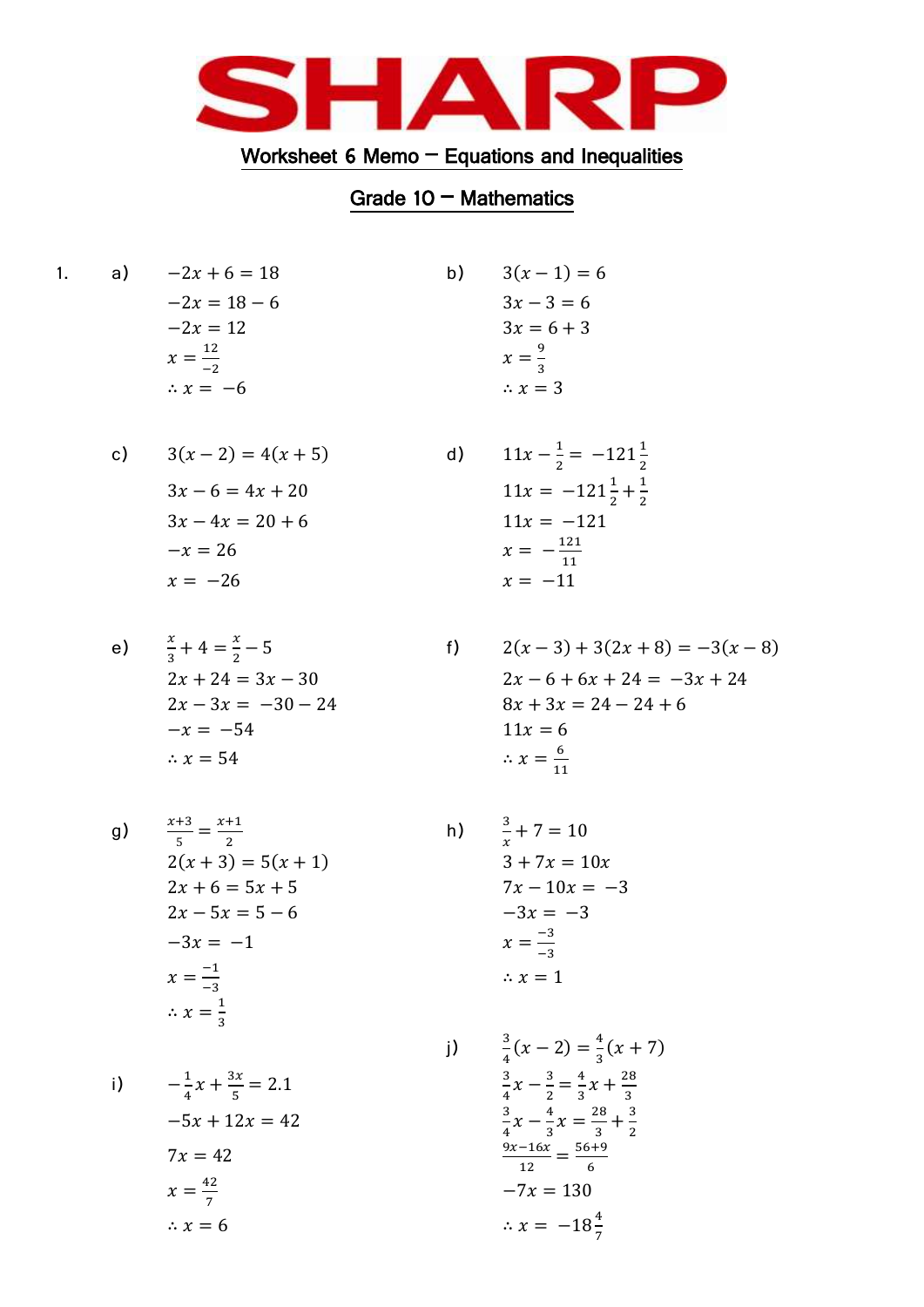$$
\frac{2}{x-2} + \frac{3}{x+2} = \frac{4}{x-2}
$$
  
2(x + 2) + 3(x - 2) = 4(x + 2)  
2x + 4 + 3x - 6 = 4x + 8  
5x - 2 = 4x + 8  
5x - 4x = 8 + 2  
... x = 10

 $\mathsf{k}$ 

$$
\frac{7}{(x-1)(x+3)} = \frac{4}{x+3}
$$
  
\n
$$
7 = 4(x - 1)
$$
  
\n
$$
7 = 4x - 4
$$
  
\n
$$
7 + 4 = 4x
$$
  
\n
$$
11 = 4x
$$
  
\n
$$
\therefore x = \frac{11}{4}
$$
  
\n
$$
\therefore x = 2\frac{2}{3}
$$

 $\vert$ 

 $n)$ 

m) 
$$
\frac{3x+4}{(x-2)(x+2)} = \frac{7}{x-2}
$$

$$
3x + 4 = 7(x + 2)
$$

$$
3x + 4 = 7x + 14
$$

$$
3x - 7x = 14 - 4
$$

$$
-4x = 10
$$

$$
x = \frac{10}{-4}
$$

$$
\therefore x = -2\frac{1}{2}
$$

$$
\frac{3-2x}{(x-1)(3x-16)} + \frac{5}{x-1} = 0
$$
  
\n
$$
3 - 2x + 5(3x - 16) = 0
$$
  
\n
$$
3 - 2x + 15x - 80 = 0
$$
  
\n
$$
13x = 77
$$
  
\n
$$
x = \frac{77}{13}
$$
  
\n
$$
\therefore x = 5\frac{12}{13}
$$

for  $r$ 

o) 
$$
\frac{3(x-4)(x+2)}{(x-4)(x-2)} = \frac{4}{x-2}
$$
  
\n
$$
\frac{3(x+2)}{x-2} = \frac{4}{x-2}
$$
  
\n
$$
3(x+2) = 4
$$
  
\n
$$
3x + 6 = 4
$$
  
\n
$$
3x = 4 - 6
$$
  
\n
$$
3x = -2
$$
  
\n
$$
\therefore x = -\frac{2}{3}
$$
  
\n
$$
x = -\frac{2}{3}
$$
  
\n
$$
x = -\frac{2}{3}
$$
  
\n
$$
x = -\frac{2}{3}
$$
  
\n
$$
x = -\frac{2}{3}
$$
  
\n
$$
x = -\frac{2}{3}
$$
  
\n
$$
x = -\frac{2}{3}
$$
  
\n
$$
x = -\frac{2}{3}
$$
  
\n
$$
x = -\frac{2}{3}
$$
  
\n
$$
x = -\frac{2}{3}
$$
  
\n
$$
x = -\frac{2}{3}
$$
  
\n
$$
x = \frac{2}{3}
$$
  
\n
$$
x = -\frac{2}{3}
$$
  
\n
$$
x = \frac{2}{3}
$$
  
\n
$$
x = \frac{2}{3}
$$
  
\n
$$
x = \frac{2}{3}
$$
  
\n
$$
x = \frac{2}{3}
$$
  
\n
$$
x = \frac{2}{3}
$$
  
\n
$$
x = \frac{2}{3}
$$
  
\n
$$
x = \frac{2}{3}
$$
  
\n
$$
x = \frac{2}{3}
$$
  
\n
$$
x = \frac{2}{3}
$$
  
\n
$$
x = \frac{2}{3}
$$
  
\n
$$
x = \frac{2}{3}
$$
  
\n
$$
x = \frac{2}{3}
$$
  
\n
$$
x = \frac{2}{3}
$$
  
\n
$$
x = \frac{2}{3}
$$
  
\n
$$
x = \frac{2}{3}
$$
  
\n
$$
x = \frac{2}{3}
$$
  
\n
$$
x = \frac{2}{3}
$$

 $c)$ 

$$
A = P(1 + in)
$$
 for *i*  
\n
$$
\frac{A}{P} = 1 + in
$$
  
\n
$$
\frac{A}{P} - 1 = in
$$
  
\n
$$
\therefore \frac{1}{n} \left(\frac{A}{P} - 1\right) = i
$$
  
\n
$$
\frac{1}{n} \left(\frac{A}{P} - 1\right) = i
$$
  
\n
$$
\therefore \frac{n}{\sqrt{\frac{A}{P}}} - 1 = i
$$
  
\n
$$
\therefore \frac{n}{\sqrt{\frac{A}{P}}} - 1 = i
$$

e) 
$$
3 = \frac{-b + \sqrt{b^2 - 4ac}}{2a}
$$
 for c  
\n $6a = -b + \sqrt{b^2 - 4ac}$   
\n $6a + b = \sqrt{b^2 - 4ac}$   
\n $(6a + b)^2 = b^2 - 4ac$   
\n $36a^2 + 12ab + b^2 = b^2 - 4ac$   
\n $\frac{2}{b^2}(s - ut) = at^2$   
\n $\therefore \frac{2s}{t^2} - \frac{2u}{t} = a$   
\n $\frac{36a^2}{-4a} + \frac{12ab}{-4a} = c \rightarrow \therefore -9a - 3b = c$   
\n $\frac{36a^2}{-4a} + \frac{12ab}{-4a} = c \rightarrow \therefore -9a - 3b = c$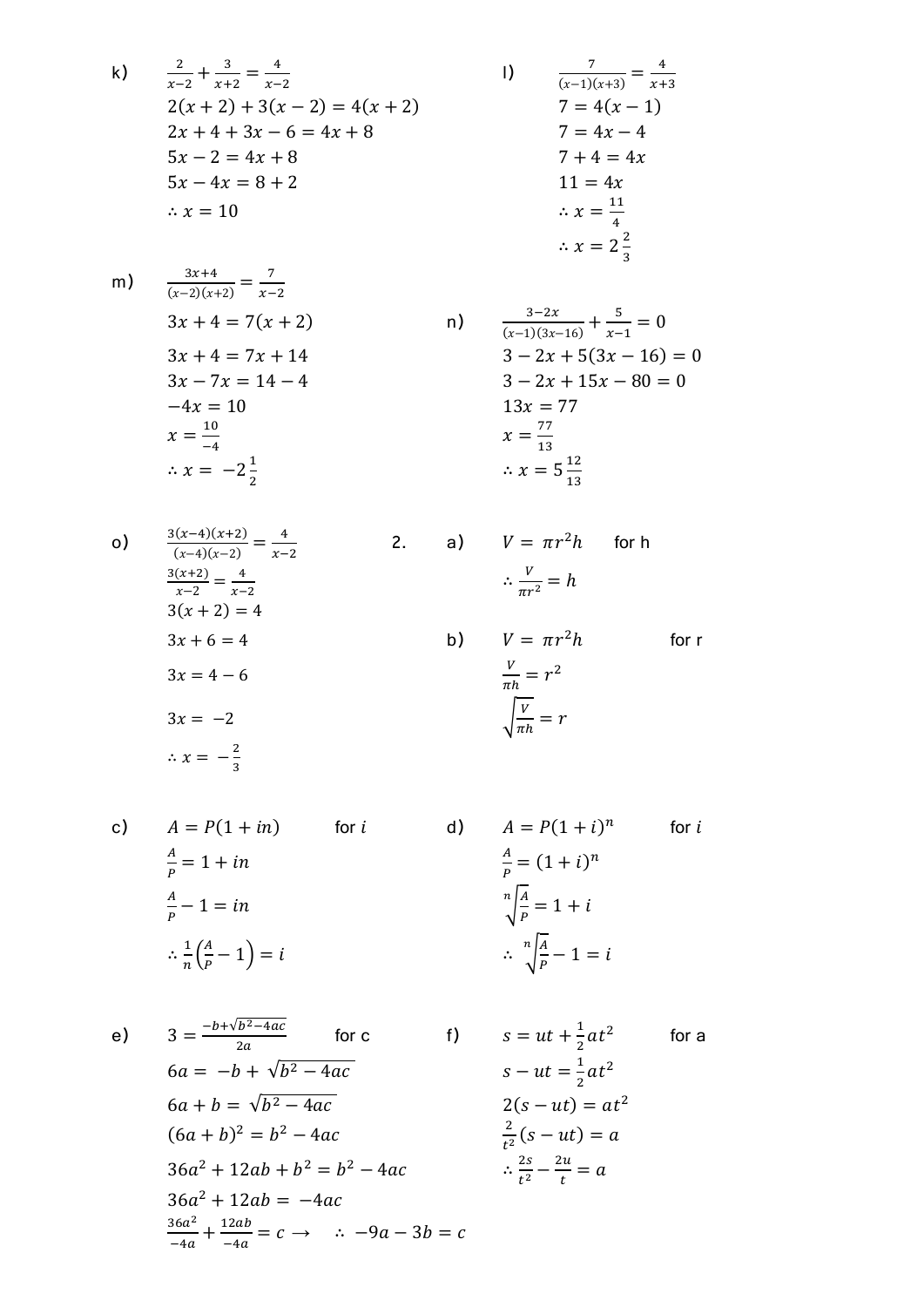g) 
$$
s = ut + \frac{1}{2}at^2
$$
 for u  
\n $s - \frac{1}{2}at^2 = ut$   
\n $\frac{1}{t}(s - \frac{1}{2}at^2) = u$   
\n $\therefore \frac{s}{t} - \frac{at}{2} = u$ 

i) 
$$
0 = ax^{2} + bx + c \quad \text{for a} \quad j)
$$

$$
-bx - c = ax^{2}
$$

$$
a = \frac{-bx - c}{x^{2}}
$$

$$
\therefore a = -\frac{b}{x} - \frac{c}{x^{2}}
$$

$$
3. \quad
$$

 $a)$ 

$$
(4x - 1)(x - 3) = -7
$$
  
\n
$$
4x2 - 12x - x + 3 + 7 = 0
$$
  
\n
$$
4x2 - 13x + 10 = 0
$$
  
\n
$$
(4x - 5)(x - 2) = 0
$$
  
\n
$$
\therefore 4x = 5 \quad OR \quad x = 2
$$
  
\n
$$
\therefore x = \frac{5}{4}
$$

c) 
$$
(3x - 5)(x + 2) = 0
$$
  
\n $\therefore 3x = 5 \text{ OR } x = -2$   
\n $\therefore x = \frac{5}{3}$ 

e) 
$$
(x-7)(x+5) = -11
$$
  
\n $x^2 + 5x - 7x - 35 + 11 = 0$   
\n $x^2 - 2x - 24 = 0$   
\n $(x-6)(x+4) = 0$   
\n $\therefore x = 6 \quad OR \quad x = -4$ 

g) 
$$
x^2 + 13x + 40 = 0
$$
  
\n $(x + 5)(x + 8) = 0$   
\n $\therefore x = -5 \quad OR \quad x = -8$ 

i) 
$$
4\left(x^2 - 2x + \frac{1}{2}\right) = x
$$

$$
4x^2 - 8x - 2 - x = 0
$$

$$
4x^2 - 9x + 2 = 0
$$

$$
(4x - 1)(x - 2) = 0
$$

$$
\therefore 4x = 1 \quad \text{or} \quad x = 2
$$

$$
\therefore x = \frac{1}{4}
$$

h) 
$$
SA = 2(lb + lh + bh) \text{ for h}
$$

$$
\frac{SA}{2} = lb + lh + bh
$$

$$
\frac{SA}{2} - lb = h(l + b)
$$

$$
\therefore \frac{SA - lb}{2} = h
$$

$$
T_n = a(r)^{n-1}
$$
 for r  
\n
$$
\frac{T_n}{a} = (r)^{n-1}
$$
  
\n
$$
\therefore r = \sqrt[T_n]{\frac{T_n}{a}}
$$

$$
x2 - x - 12 = 0
$$
  
(x - 4)(x + 3) = 0  
∴ x = 4 OR x = -3

 $b)$ 

 $\mathsf{d}$ 

 $f)$ 

$$
x2 - 4x = -4x + 9
$$
  
\n
$$
x2 - 4x + 4x - 9 = 0
$$
  
\n
$$
x2 - 9 = 0
$$
  
\n
$$
(x - 3)(x + 3) = 0
$$
  
\n
$$
\therefore x = 3 \quad OR \quad x = -3
$$

$$
x2 - 8x + 15 = 0
$$

$$
(x - 3)(x - 5) = 0
$$

$$
\therefore x = 3 \quad OR \quad x = 5
$$

h) 
$$
(x-4)(x+3)-8=0
$$
  
\n $x^2 + 3x - 4x - 12 - 8 = 0$   
\n $x^2 - x - 20 = 0$   
\n $(x-5)(x+4) = 0$   
\n $\therefore x = 5 \quad OR \quad x = -4$ 

j) 
$$
(2x + 1)(x - 2) - 7 = 0
$$
  
\n $2x^2 - 4x + x - 2 - 7 = 0$   
\n $2x^2 - 3x - 9 = 0$   
\n $(2x + 3)(x - 3) = 0$   
\n $\therefore 2x = -3 \quad OR \quad x = 3$   
\n $\therefore x = -\frac{3}{2}$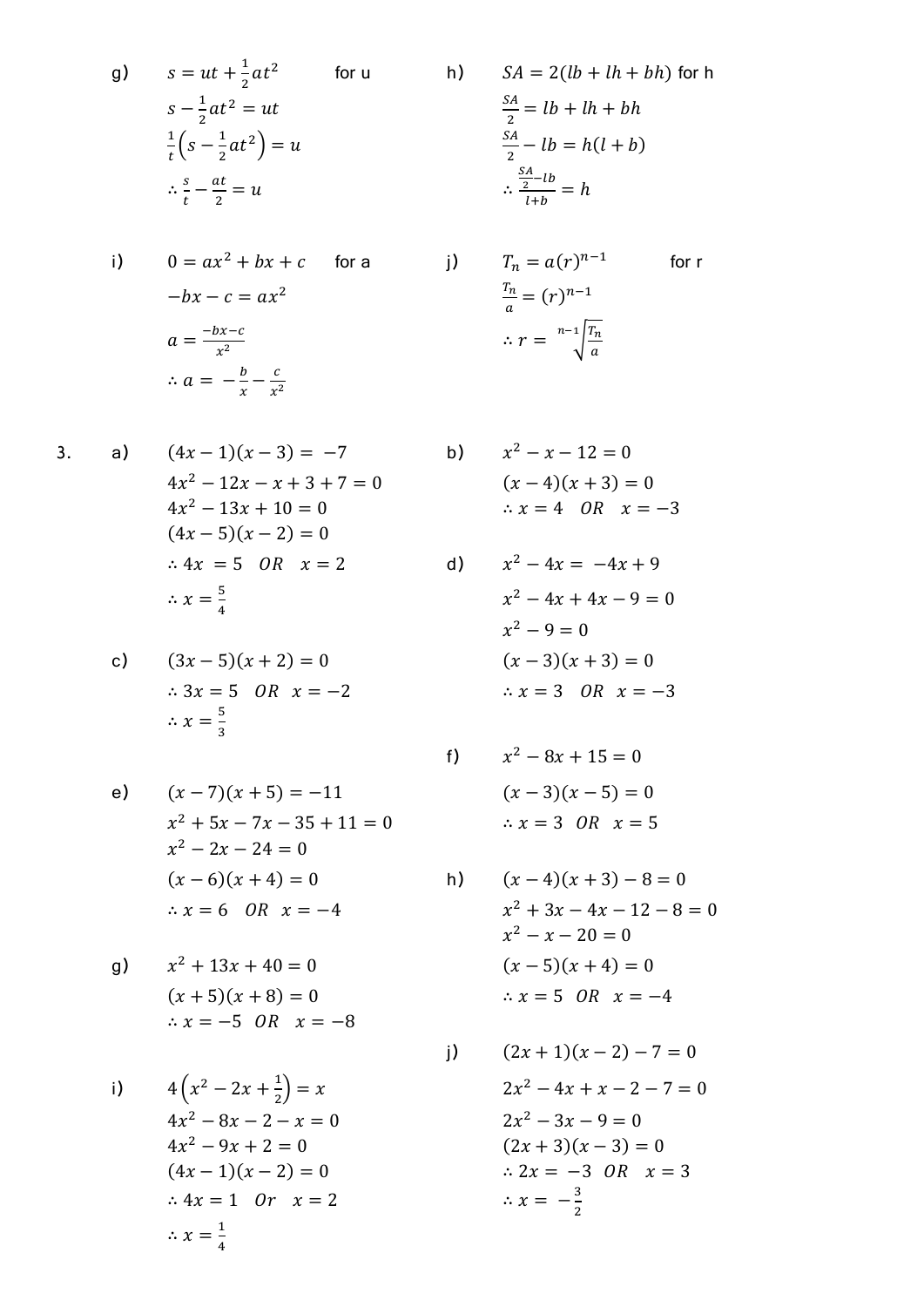k) 
$$
4x^2 - 8x - 32 = 0
$$
  
\n $4(x^2 - 2x - 8) = 0$   
\n $x^2 - 2x - 8 = 0$   
\n $(x - 4)(x + 2) = 0$   
\n $\therefore x = 4$  OR  $x = -2$   
\n9)  $3x^2 - 14x - 5 = 0$   
\n $(3x + 1)(x - 5) = 0$   
\n $\therefore x = -\frac{1}{3}$   
\n10)  $3x^2 - 14x - 5 = 0$   
\n $(3x + 1)(x - 5) = 0$   
\n $\therefore x = -\frac{1}{3}$ 

$$
3x2 - 14x - 5 = 0
$$
  
(3x + 1)(x - 5) = 0  
 $\therefore$  3x = -1 OR x = 5  
 $\therefore$  x =  $-\frac{1}{3}$ 

n)

m) 
$$
(3x-8)(x+2) = -8
$$
  $(2x+1)(2x-5) =$   
\n $3x^2 + 6x - 8x - 16 + 8 = 0$   $\therefore 2x = -1$  OR 2  
\n $3x^2 - 2x - 8 = 0$   $\therefore x = -\frac{1}{2}$   
\n $(3x+4)(x-2) = 0$   
\n $\therefore 3x = -4$  OR  $x = 2$    
\n $\therefore x = -\frac{4}{3}$   $x^2 + 7x + 10 = 0$ 

$$
4x2 - 8x - 5 = 0
$$
  
(2x + 1)(2x - 5) = 0  
 $\therefore$  2x = -1 OR 2x = 5  
 $\therefore$  x = - $\frac{1}{2}$  x =  $\frac{5}{2}$ 

$$
x(x + 7) + 10 = 0
$$
  

$$
x^{2} + 7x + 10 = 0
$$
  

$$
(x + 5)(x + 2) = 0
$$
  

$$
\therefore x = -5 \quad OR \quad x = -2
$$

4. a)  $y = 3x + 4$  ... 1 and  $y = -3x - 4$  ...2 Subs 1 into 2  $\therefore 3x + 4 = -3x - 4$  $\therefore 3x + 3x = -4 - 4$  $\therefore 6x = -8$  $\therefore x = -\frac{8}{6}$  $\frac{8}{6} = -\frac{4}{3}$ 3 Subs back into 1:  $\therefore y = 3\left(-\frac{4}{3}\right)$  $(\frac{4}{3}) +$  $\therefore y = -4 + 4$  $\therefore$  y = 0 4  $\frac{4}{3}$ ; 0)

b)  $y = \frac{1}{4}$  $\frac{1}{4}x + 2$  ...1 and  $y = 2x - 7$  ...2 Subs 1 into 2:  $\therefore \frac{1}{4}$  $\frac{1}{4}x$  $\therefore \frac{1}{7}$  $\frac{1}{4}x$  $\therefore -\frac{7}{4}$  $\frac{7}{4}x$  $\ddot{\cdot}$  $\therefore x = \frac{3}{4}$  $\frac{36}{7} = 5\frac{1}{7}$ 7 Subs back into 2:  $\therefore$  y = 2 (5 $\frac{1}{7}$ )  $\frac{1}{7}$ ) –  $\therefore y = 3\frac{2}{7}$ 7  $\therefore$  (5 $\frac{1}{2}$ )  $\frac{1}{7}$ ; 3 $\frac{2}{7}$  $\frac{2}{7}$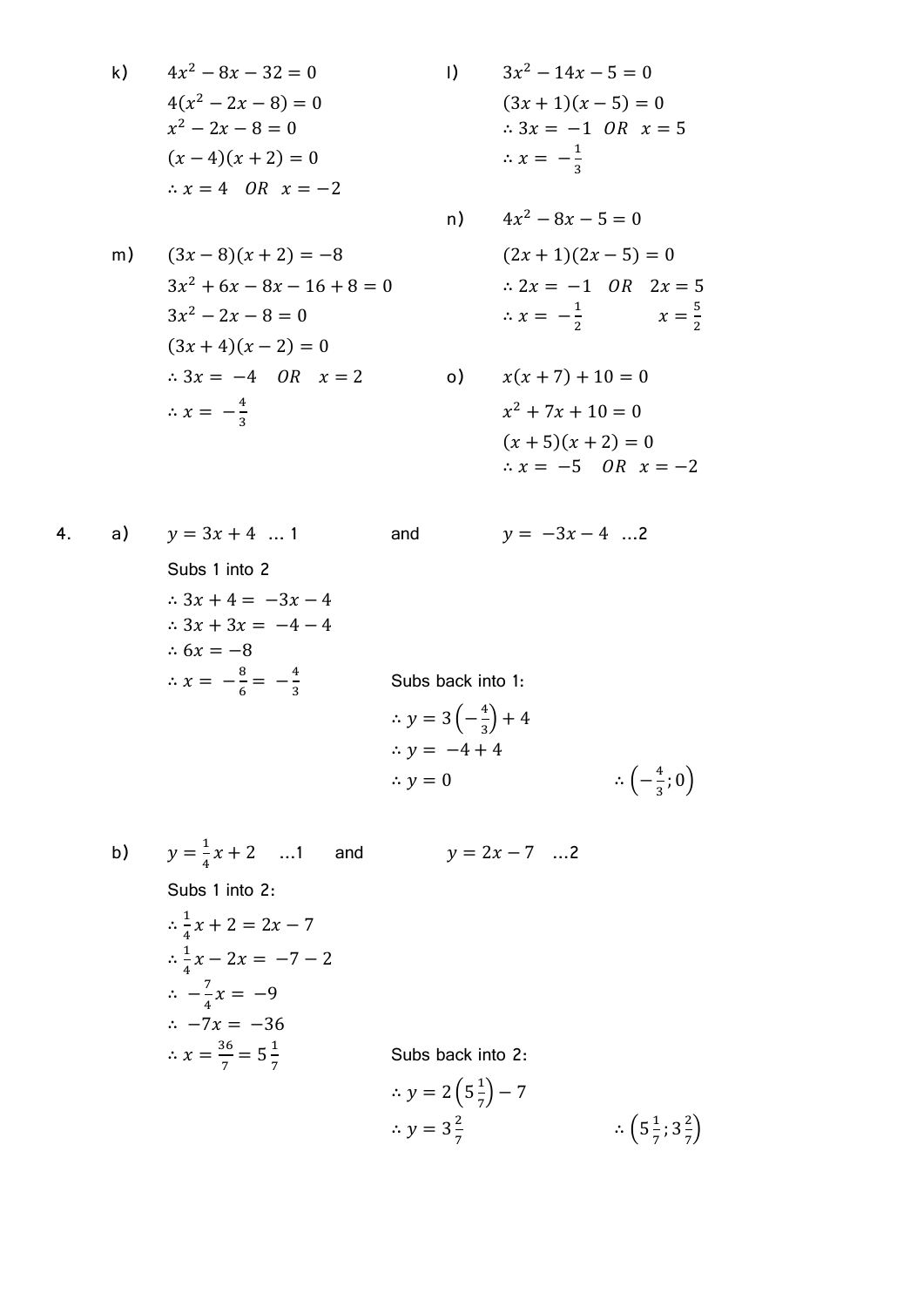c) 
$$
y = x ... 1
$$
 and  $y = \frac{2}{3}x - 1 ... 2$   
\nSubs 1 into 2  
\n $\therefore x = \frac{2}{3}x - 1$   
\n $\therefore x - \frac{2}{3}x = -1$   
\n $\therefore \frac{1}{3}x = -1$   
\n $\therefore x = -3$  Subs back into 1:  
\n $\therefore y = -3$   $\therefore (-3; -3)$   
\n**d)**  $2y = -x + 2 ... 1$  and  $y - x = 4$   
\n $y = 4 + x ... 2$   
\nSubs 2 into 1  
\n $\therefore 2(4 + x) = -x + 2$   
\n $\therefore 8 + 2x = -x + 2$   
\n $\therefore 2x + x = 2 - 8$   
\n $\therefore 3x = -6$   
\n $\therefore x = -2$  Subs back into 2:  
\n $\therefore y = 4 - 2$   
\n $\therefore y = 2$   $\therefore (-2; 2)$   
\n**e)**  $x - 3y = 4 ... 1$  and  $x = 7y + 3 ... 2$   
\nSubs 2 into 1  
\n $\therefore 7y + 3 - 3y = 4$   
\n $\therefore 4y = 4 - 3$   
\n $\therefore 4y = 1$   
\n $\therefore y = \frac{1}{4}$  Subs back into 2:  
\n $\therefore x = 7(\frac{1}{4}) + 3$   
\n $\therefore x = 7(\frac{1}{4}) + 3$   
\n $\therefore x = 4\frac{3}{4}$   $\therefore (\frac{3}{4}; \frac{1}{4})$ 

f)  $2x = \frac{1}{2}$ and  $y = x + 9$  ...2 3 Subs 2 into 1  $\therefore 2x = \frac{1}{2}$  $\frac{1}{3}(x+9)$  –  $\therefore 2x = \frac{1}{2}$  $\frac{1}{3}x$  $\therefore 2x - \frac{1}{2}$  $\frac{1}{3}x$  $\frac{5}{2}$  $\frac{5}{3}x$  $\therefore$  5x = -15 Subs back into 2:  $\therefore x = -3$  $\therefore y = -3 + 9$  $\therefore$  y = 6  $\therefore$  (-3; 6)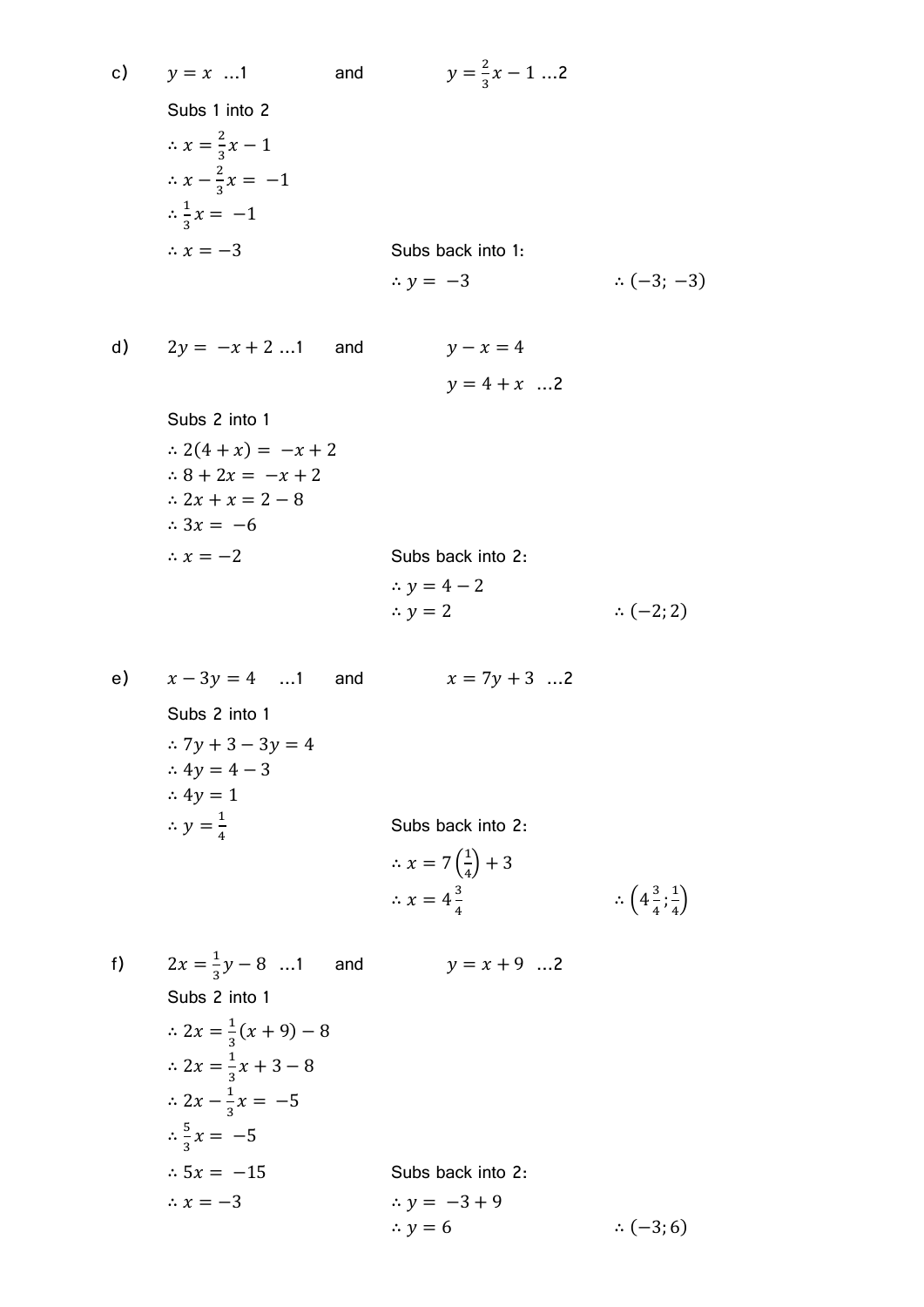Subs 2 into 1  $\therefore -3x + 6 = 2(4 + x)$  $\therefore -3x + 6 = 8 + 2x$  $\therefore$   $-3x - 2x = 8 - 6$  Subs back into 2:  $\therefore -5x = 2$  $\overline{\mathbf{c}}$ 5  $\therefore x = -\frac{2}{5}$ 5  $\therefore y = 3\frac{3}{7}$ 5

h) 
$$
x - 3y - 5 = 0
$$
 and  $2x + 3y + 8 = 0$ ...  
\n $x = 3y + 5$ ...  
\nSubs 1 into 2  
\n $\therefore 2(3y + 5) + 3y + 8 = 0$   
\n $\therefore 6y + 10 + 3y + 8 = 0$   
\n $\therefore 9y = -18$   
\n $\therefore y = -2$   
\n $\therefore x = -1$ 

$$
2x + 3y + 8 = 0 \dots 2
$$

 $\therefore$   $\left(-\frac{2}{5}\right)$ 

 $\frac{2}{5}$ ; 3 $\frac{3}{5}$  $\frac{5}{5}$ 

 $y = 4 + x$  ...2

$$
\therefore 6y + 10 + 3y + 8 = 0
$$
  
\n
$$
\therefore 9y = -18
$$
  
\n
$$
\therefore y = -2
$$
  
\nSubs back into 1:  
\n
$$
\therefore x = 3(-2) + 5
$$
  
\n
$$
\therefore x = -1
$$
  
\n
$$
\therefore (-1; -2)
$$

i) 
$$
y - \frac{3}{5}x + 9 = 0
$$
 and  $\frac{1}{3}y = \frac{2}{3}x - 3$  ... 2  
\n $y = \frac{3}{5}x - 9$  ... 1  
\nSubs 1 into 2  
\n $\therefore \frac{1}{3}(\frac{3}{5}x - 9) = \frac{2}{3}x - 3$   
\n $\therefore \frac{1}{5}x - 3 = \frac{2}{3}x - 3$   
\n $\therefore \frac{1}{5}x - \frac{2}{3}x = -3 + 3$   
\n $\therefore \frac{7}{15}x = 0$   
\n $\therefore x = 0$   
\n $\therefore y = \frac{3}{5}(0) - 9$   
\n $\therefore y = -9$   
\n $\therefore (0; -9)$ 

j)  $5y-3=\frac{1}{2}$  $\overline{c}$ and  $9y = 4x - 7$  ...2  $10y - 6 = x$  ...1 Subs 1 into 2  $.9y = 4(10y - 6) - 7$  $\therefore$  9y = 40y - 24 - 7  $\therefore$  9y - 40y = -31  $\therefore$  -31y = -31  $\therefore y = 1$  Subs back into 1:  $\therefore$   $x = 10(1) - 6$  $\therefore$   $x = 4$   $\therefore$  (4; 1)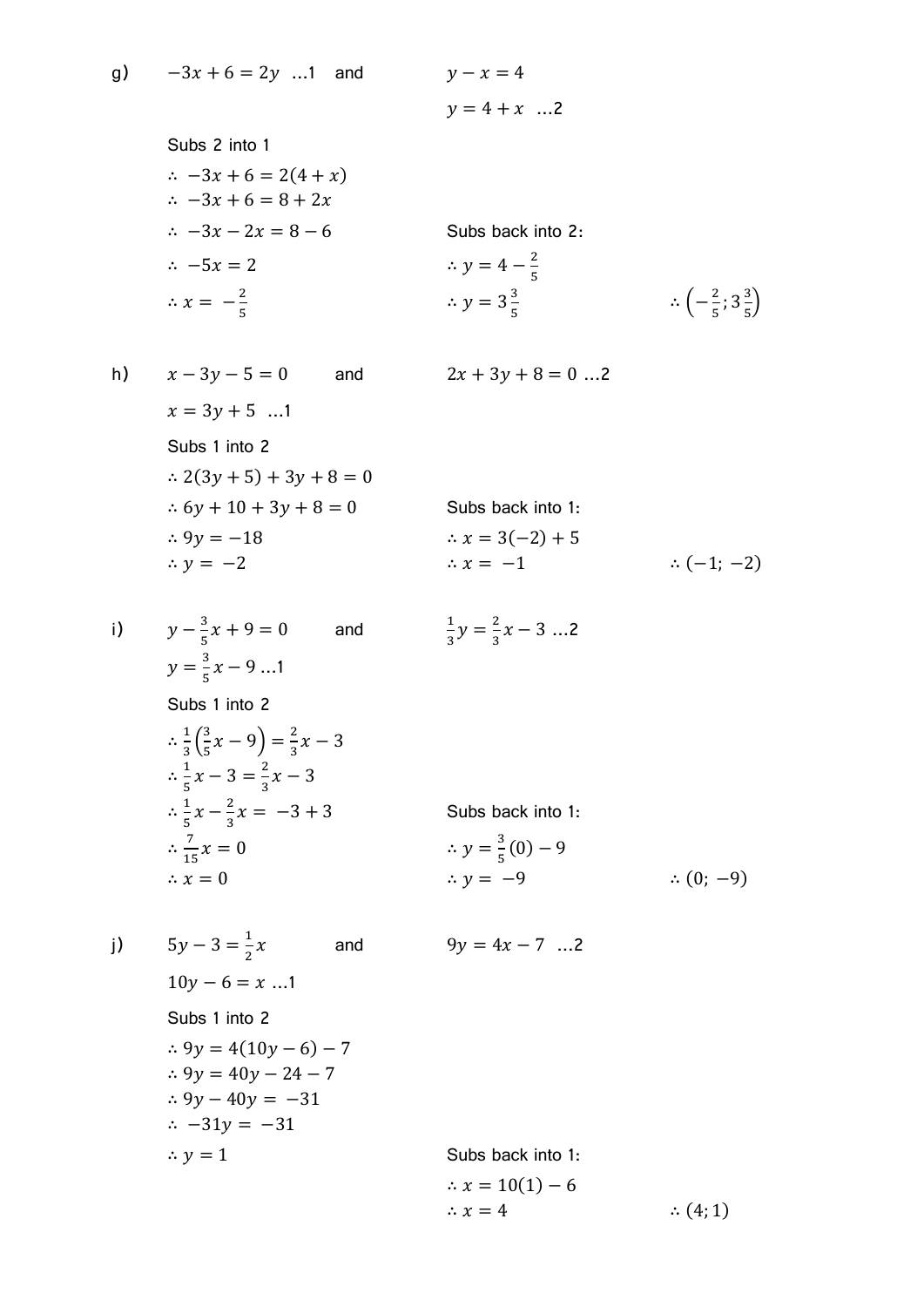a) 
$$
3x + 4 < 5
$$
\n
$$
3x < 5 - 4
$$
\n
$$
3x < 1
$$
\n
$$
x < \frac{1}{2}
$$

$$
3x < 1
$$
\n
$$
x < \frac{1}{3}
$$

c) 
$$
2(x-6) > 0
$$
  
\n $2x - 12 > 0$   
\n $2x > 12$   
\n $x > 6$ 

e) 
$$
\frac{x}{3} \ge \frac{x-1}{4}
$$
  
\n $4x \ge 3(x-1)$   
\n $4x \ge 3x-3$   
\n $4x-3x \ge -3$   
\n $x \ge -3$   
\nf)  $\frac{x+2}{5} - \frac{x-3}{2} \ge 0$   
\n $2(x+2) - 5(x-3) \ge 0$   
\n $2x+4-5x+15 \ge 0$   
\n $-3x+19 \ge 0$   
\n $-3x \ge -19$ 

g) 
$$
3(x-5) + 4(x-2) \le -2
$$
  $x \le 6\frac{1}{3}$   
\n $3x - 15 + 4x - 8 \le -2$   
\n $7x - 23 \le -2$   
\n $7x \le 21$   
\n $x \le 3$   
\nh)  $\frac{x-1}{4} - 9 > \frac{x+3}{2}$   
\n $x - 1 - 36 > 2(x+3)$   
\n $x - 37 > 2x + 6$ 

i) 
$$
3(x+6) < 2\frac{2}{3}
$$
  
\n $3x + 18 < 2\frac{2}{3}$   
\n $3x < 2\frac{2}{3} - 18$   
\n $3x < -15\frac{1}{3}$   
\n $x < -5\frac{1}{9}$   
\nii)  $\frac{x}{6}$ 

6. *average speed* = 
$$
\frac{total distance}{total time}
$$
\n
$$
116 = \frac{507 + 507}{x + x - 1}
$$
\n
$$
116 = \frac{1014}{2x - 1}
$$
\n
$$
116(2x - 1) = 1014
$$
\n
$$
232x - 116 = 1014
$$
\n
$$
232x = 1130
$$
\n
$$
\therefore x = 4.87 \approx 5 hours
$$
\n
$$
x = 4.87 \approx 5 hours
$$
\n
$$
x = 4.87 \approx 5 hours
$$
\n
$$
x = 4.87 \approx 5 hours
$$
\n
$$
x = 4.87 \approx 5 hours
$$
\n
$$
x = 4.87 \approx 5 hours
$$
\n
$$
x = 4.87 \approx 5 hours
$$
\n
$$
x = 4.87 \approx 5 hours
$$
\n
$$
x = 4.87 \approx 5 hours
$$
\n
$$
x = 4.87 \approx 5 hours
$$
\n
$$
x = 4.87 \approx 5 hours
$$

d) 
$$
5x + 4 \le 3(x - 1)
$$
  
\n $5x + 4 \le 3x - 3$   
\n $5x - 3x \le -3 - 4$   
\n $2x \le -7$   
\n $x \le -\frac{7}{2}$ 

 $\mathbf{1}$  $\frac{1}{2} \ge$ 

> $\mathbf{1}$  $\overline{\mathbf{c}}$

 $\mathbf{1}$  $\overline{\mathbf{c}}$ 

f) 
$$
\frac{x+2}{5} - \frac{x-3}{2} \ge 0
$$
  
2(x+2) - 5(x - 3) \ge 0  
2x + 4 - 5x + 15 \ge 0  
-3x + 19 \ge 0  
-3x \ge -19  

$$
x \le \frac{19}{3}
$$
  

$$
x \le 6\frac{1}{3}
$$

$$
\frac{x-1}{4} - 9 > \frac{x+3}{2}
$$
\n
$$
x - 1 - 36 > 2(x+3)
$$
\n
$$
x - 37 > 2x + 6
$$
\n
$$
x - 2x > 6 + 37
$$
\n
$$
-x > 43
$$

$$
\frac{x+1}{5} - \frac{2-x}{3} \le \frac{3+x}{2}
$$
  
6(x + 1) - 10(2 - x) \le 15(3 + x)  
6x + 6 - 20 + 10x \le 45 + 15x  
16x - 14 \le 45 + 15x  
16x - 15x \le 45 + 14  
x \le 59

town and

$$
5.
$$